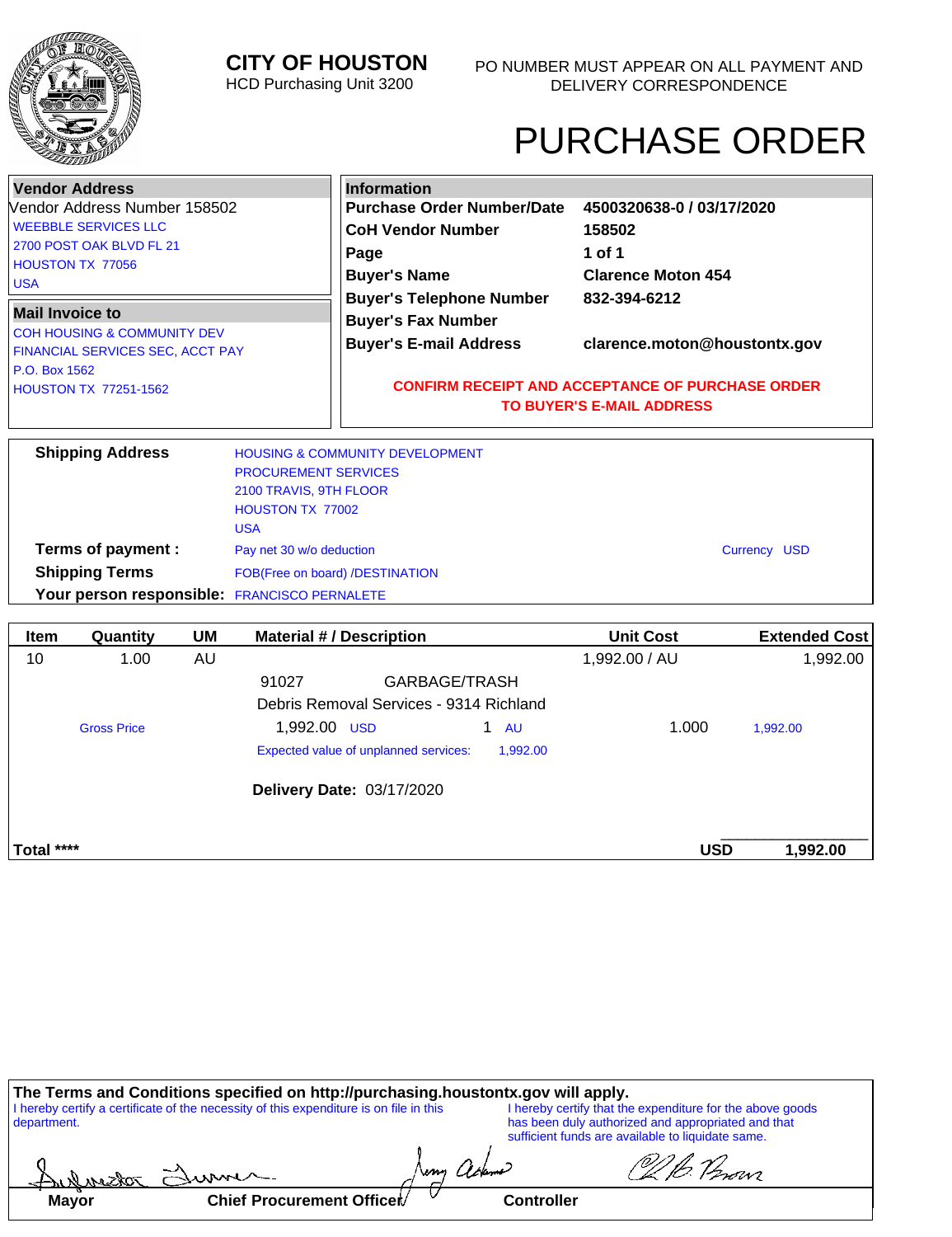

### **PROCUREMENT REQUEST FORM**



| Signature of this document is still required.<br>* Required Fields [must be completed]            |                        |                  | Note: The Procurement Request form is to solicit quotes through an informal (Small Purchase) but roce and the comparations \$100,000 or less using Federal Funds (2 CFR 200.318) and \$3,000 to 19,000 as using Federal Funds (2 |  |  |  |
|---------------------------------------------------------------------------------------------------|------------------------|------------------|----------------------------------------------------------------------------------------------------------------------------------------------------------------------------------------------------------------------------------|--|--|--|
| Description of Purchase *                                                                         | Debris Removal Service | HCDD Division: * | Disaster Recovery                                                                                                                                                                                                                |  |  |  |
| Deadline Date of<br>Request: *                                                                    | 2/17/2020              | Purchase Type: * | and a state<br>Service Under <50K                                                                                                                                                                                                |  |  |  |
| Requester Name: *                                                                                 | Guillory, Latisha      | Created:         | 2/4/2020                                                                                                                                                                                                                         |  |  |  |
| Requester Phone<br>Number: *                                                                      | 832-394-6331           |                  |                                                                                                                                                                                                                                  |  |  |  |
| Brief Description of Scope of Work for Goods/Services:                                            |                        |                  |                                                                                                                                                                                                                                  |  |  |  |
| Immediate debris removal is needed for Homeowners with the Disaster Recovery Harvey HoAP Program. |                        |                  |                                                                                                                                                                                                                                  |  |  |  |
| Note: Please allow a minimum of three (3) days for bid responses.                                 |                        |                  |                                                                                                                                                                                                                                  |  |  |  |

| <b>FINANCE USE ONLY</b>                                                                  | <b>PROCURMENT USE ONLY</b>                                                                                                       |
|------------------------------------------------------------------------------------------|----------------------------------------------------------------------------------------------------------------------------------|
| Fund Number: $5030$                                                                      | Status:<br>Pending                                                                                                               |
| Funding Source: $\partial \mathcal{R}$ - $HAR$ $\mathcal{R}$                             | Purchase Order No#:                                                                                                              |
| Cost Center: $32000$ $\approx$                                                           | Name of Vendor: 158502                                                                                                           |
| G/L Account: 522430                                                                      | Date Processed:                                                                                                                  |
| Business Area: 3200                                                                      | Date Received:                                                                                                                   |
| Internal Order: $BH$ 3200077-19                                                          | Total Amount: $\oint$ $1992.00$                                                                                                  |
| BFY: FY2020                                                                              | <b>Procurement Staff</b>                                                                                                         |
| Grant: 320000 77 - 2019                                                                  | Priority:                                                                                                                        |
| <b>Funds Reservation:</b>                                                                | Notify Department:                                                                                                               |
| Funds Approval Mar:                                                                      | Notify Department:                                                                                                               |
| Justification of Need for Goods/Services                                                 | $NIGP$ Code: 990 - 60<br>$BID$ NUMBER - I 03110                                                                                  |
| Requestors Signature:<br>Date: $2 - 4 - 2020$                                            | Supervising Manager (Purchase under \$5,000)<br>Manager:<br>Date:                                                                |
| arence Motor<br><b>Buyer's Signature:</b><br>2 5 2026<br>Date:                           | <b>Funds Approval Signature:</b><br>$\mathbf{3}$<br>Date:<br>'2050                                                               |
| Procurement DPU                                                                          | (Purchase over \$5,000)                                                                                                          |
| Signature:<br>Date <sub>n</sub>                                                          | <b>CFO Signature</b><br>र्म चा <sub>री प-</sub><br>Date:                                                                         |
| (Purchase over \$5,000)<br>with W. Wynam<br><b>Assistant or Deputy</b><br>Director: Date | Director Signature (Only Consultant Services)<br>Director Signature (Only Consultant Services)<br>Director or Designee:<br>Date: |
| Attachments                                                                              |                                                                                                                                  |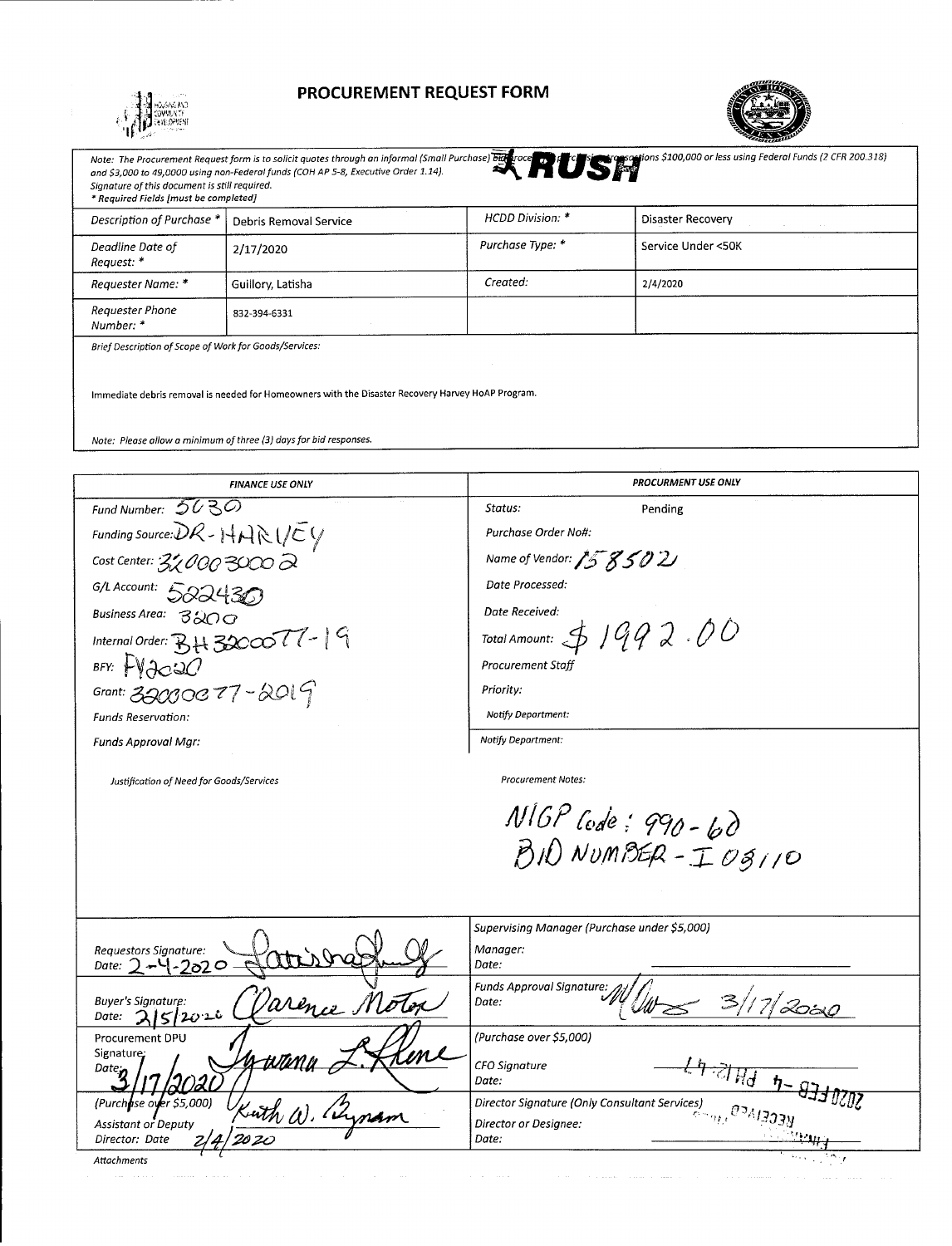



Weebble junk Removal & Hauling 2700 Post Oak Blvd Floor 21 Houston, TX 77056, USA info@weebblejunk.com (888) 997-4768

| Estimate # | 103-1           |
|------------|-----------------|
| Date       | Wed Mar 11 2020 |
| Total      | 2115.50         |

#### **Prepared For:**

Clarence Moton CITY OF HOUSTON 9314 Richland Drive Houston, Texas 77078 (832) 394-6212 Clarence.moton@houstontx.gov

| <b>Description</b>                                                                                                                                                                  | QTY  | <b>Price</b> | Amount  |
|-------------------------------------------------------------------------------------------------------------------------------------------------------------------------------------|------|--------------|---------|
| <b>Full truckload</b><br>This load size is the equivalent to about 8 regular pickup<br>truck load worth of items. This price includes labor, loading,<br>transporting and disposal. | 3.00 | 499.00       | 1497.00 |
| Labor<br>Labor (every hour)                                                                                                                                                         | 5.00 | 99.00        | 495.00  |
|                                                                                                                                                                                     |      | Sub total    | 1992.00 |
|                                                                                                                                                                                     |      | Tax          | 123.50  |
|                                                                                                                                                                                     |      | Tax Rate     | 8.250%  |
|                                                                                                                                                                                     |      | Total        | 2115.50 |

I hereby certify that the service will be performed on a firm fixed price, as well as the load size indicated on this quote. Any additional or unscheduled services to be provided by Weebble junk Removal & Hauling outside of the statement of work must be agreed upon in writing and signed by the customer.

#### **TERMS OF PAYMENT**

Credit cards will be charged upon completion of the job. (Invoicing is only limited to Business or Commercial accounts with a Net 30).

All accounts due upon receipt unless credit has been established, then accounts will be due in 15 days. Overdue accounts will be subject to 1.5% interest per month (18% annum). Returned checks are subject to s25 service fee. As owner, agent or tenant of the above location, I hereby authorized the above work and agree to make payments specified and acknowledge.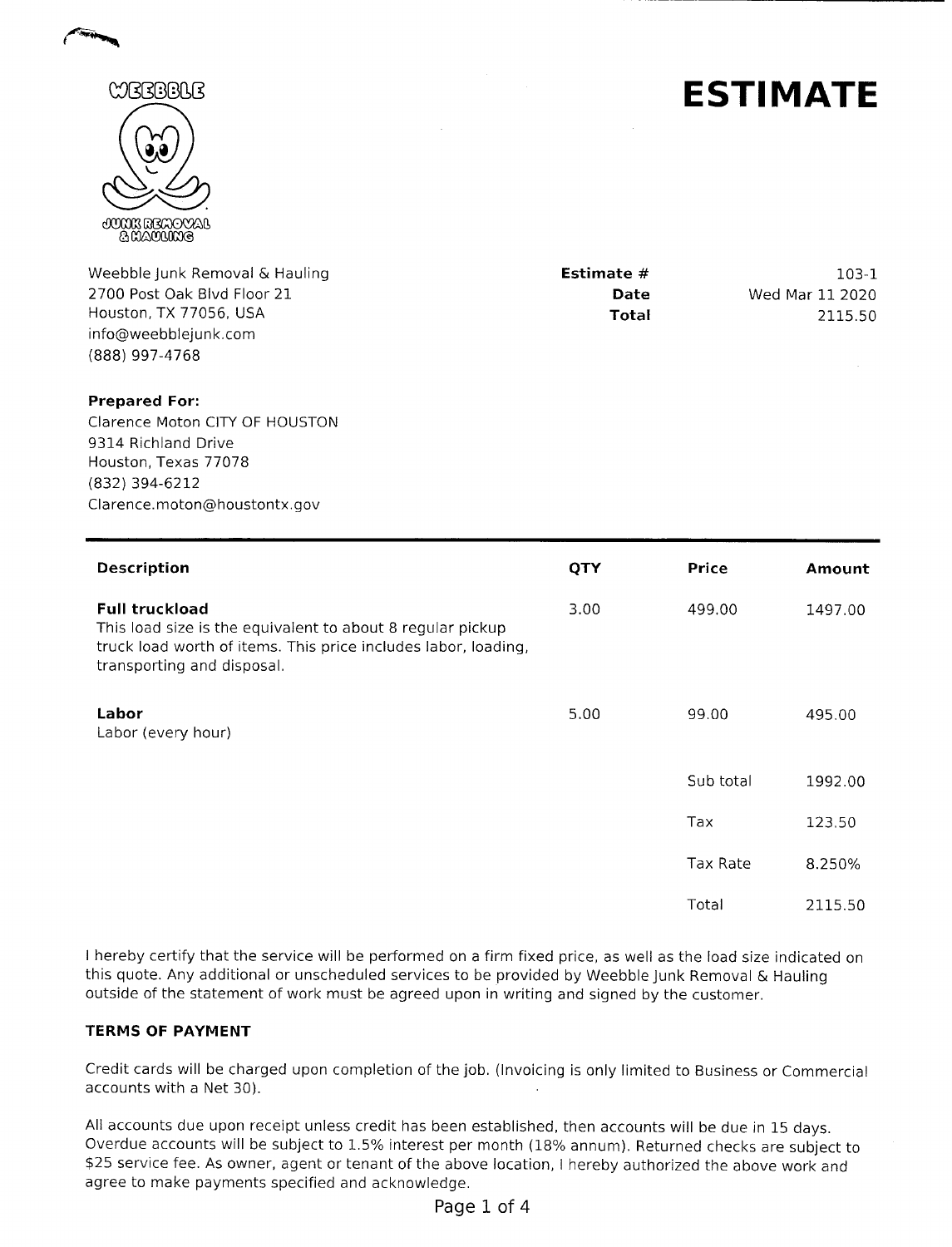#### **PROHIBITED MATERIALS**

Customer Materials shall not include any personal property that may result in the violation of any law or regulation of any governmental authority, including, without limitation, all laws and regulations relating to hazardous materials, waste disposal and other environmental matters ("Prohibited Materials'). For purposes of this Agreement, "Hazardous Materials" shall include but not limited to any hazardous or toxic chemical, gas, liquid, substance, material or waste that is or becomes regulated under any applicable local, state or federal law or regulation.

We do NOT accept the following items period. They will be left behind. Please dispose of properly.

Food, Yard & Building Waste

- **•** Bricks & Rebar
- **•** Cement
- **•** Chemicals
- Compost
- **•** Construction Debris
- Dirt
- **•** Food of any kind
- Plants & Trees
- Yard Waste

Dangerous Materials

- Asbestos
- Ammunition
- **•** Biological or Bio-Hazardous Waste
- **•** Explosives
- **•** High Pressure Cylinders
- **•** Medical Waste
- Radioactive Materials
- **•** Sharps or Syringes

Flammable Products

- **•** CO2 Cartridges
- **•** Diesel Fuel
- **•** Fire Extinguishers
- Gas *I* Oil Mix
- **•** Helium Tanks
- **•** Home Heating Oil
- **•** Kerosine
- **•** Lighter Fluid
- **•** Propane Tanks

#### **LIABILITY RELEASE PROPERTY**

The following items are not covered under the terms of our General liability policy:

Water damage: Weebble Junk Removal & Hauling is not responsible for damages arising from the disconnection or reconnection of appliances such as but not limited to washers, dryers, refrigerators, and ice makers.

Damage to driveways, adjacent landscaping, trees, surroundings, sprinkler systems, water mains, or utility lines: If you do not feel comfortable with this condition, we can park on the street; however, this may increase the time it takes to complete your project and may incur additional charges.

Wall Damage: Weebble Junk Removal & Hauling is not liable for damage done to customers goods, hallways,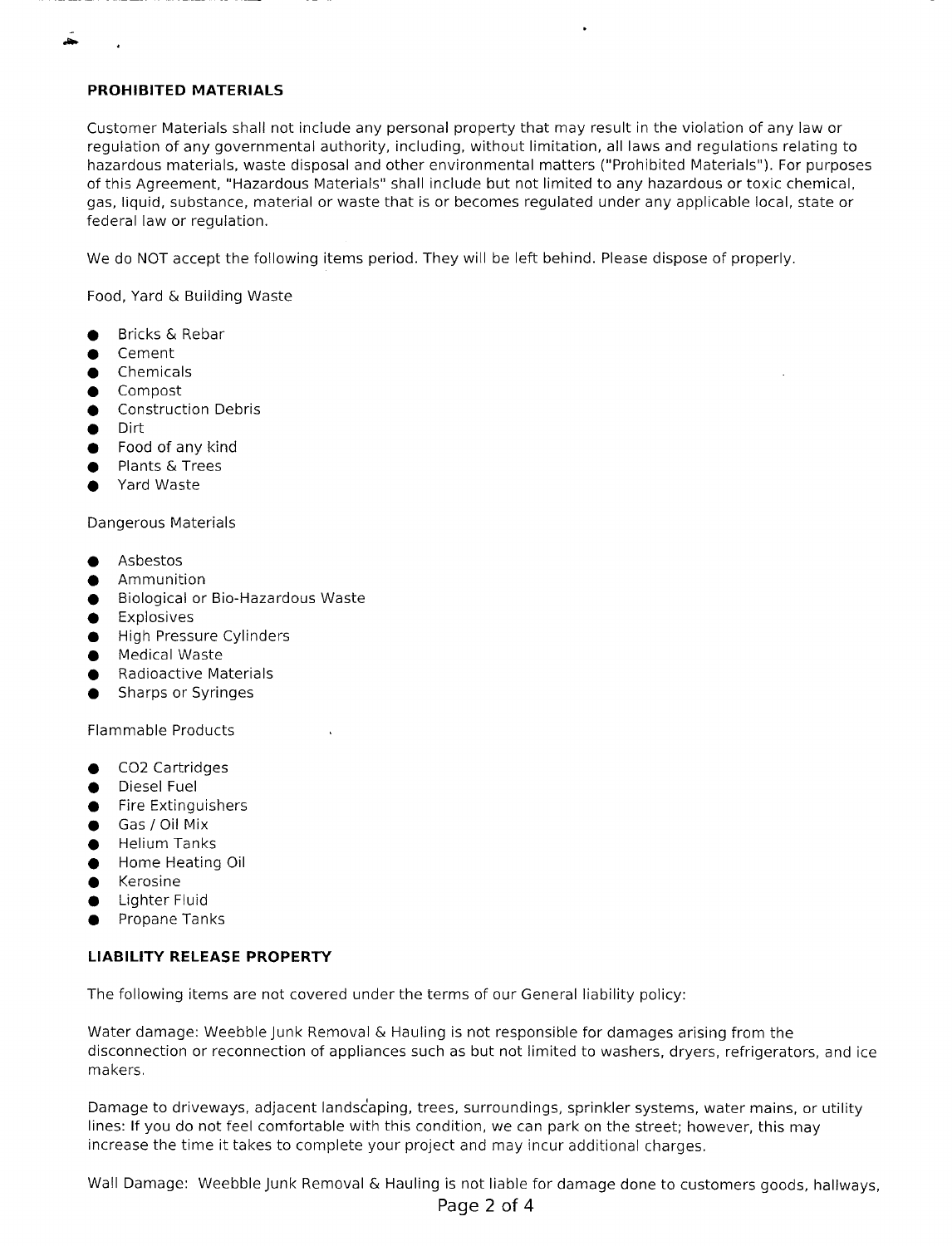stairwells, or corridors when there's not more than 8" clearance of both sides of the largest item being removed.

Soiling or discoloring of carpet or other floor covering caused by any of the following: Leaks or spillage from any plants, furniture, appliances, or other office machines that occur during normal handling, mud or dirt bring tracked onto flooring due to moody or wet conditions.

Attic damage: Weebble junk Removal & Hauling is not liable for any damage done to customer's attic, while performing our service.

Weebble junk Removal & Hauling liability for lost or damaged items while performing the junk removal service is limited to \$.60 per pound per article.

Weebble junk Removal & Hauling liability is limited to S100.00 for damage to floors, walls, doors, and painted surfaces or property.

Weebble junk Removal & Hauling liability is limited to a total of \$500 per job which includes damage to any items and property.

Weebble junk Removal & Hauling may use dollies to facilitate removal of appliances, etc., and damage that may result to soft floors, such as, but not limited to, indentation, scuff marks, etc., are not the responsibility of Weebble junk Removal & Hauling.

Weebble junk Removal & Hauling will not remove grand & baby grand pianos unless they are placed outside the house by the time we arrived to the service address.

Weebble Junk Removal & Hauling will not do anything that we feel is unsafe.

#### **HAZARDOUS OR UNCOMMON MOVING SITUATIONS**

Weebble junk Removal & Hauling is not liable for any damage to items or surroundings as a result of a particular customer request. These items are will be included on the work order description section

#### **DAMAGE PROTOCOL**

Both Parties will make a best effort to comply with the following time-frames. It is understood that both parties will work to mitigate each other's liability the best they can.

Customer will notify Weebble junk Removal & Hauling of any damages thought to be due to Weebble junk Removal & Hauling between 24 hours of a completed job.

Customer requires that we have a chance to review damages and accept or contest damages within the following 48 hours.

Weebble junk removal & Hauling will have the opportunity to provide a 3rd party quote on damages within 7 days of notifications to Weebble junk removal & Hauling.

If damages are accepted by Weebble junk removal & Hauling, Weebble junk removal & Hauling will work with the customer to quickly resolve the damage as soon as possible and as reasonably as possible.

#### **UNCONTESTED DAMAGE**

If Weebble junk Removal & Hauling causes damages we will immediately notify customer of the damage.

Weebble junk Removal & Hauling Community Manager will initiate and interact with the customer to resolve damages.

#### **NOTICES AND COMPLAINTS**

To resolve a complaint regarding the Service, You should contact Our Customer Service Department by email